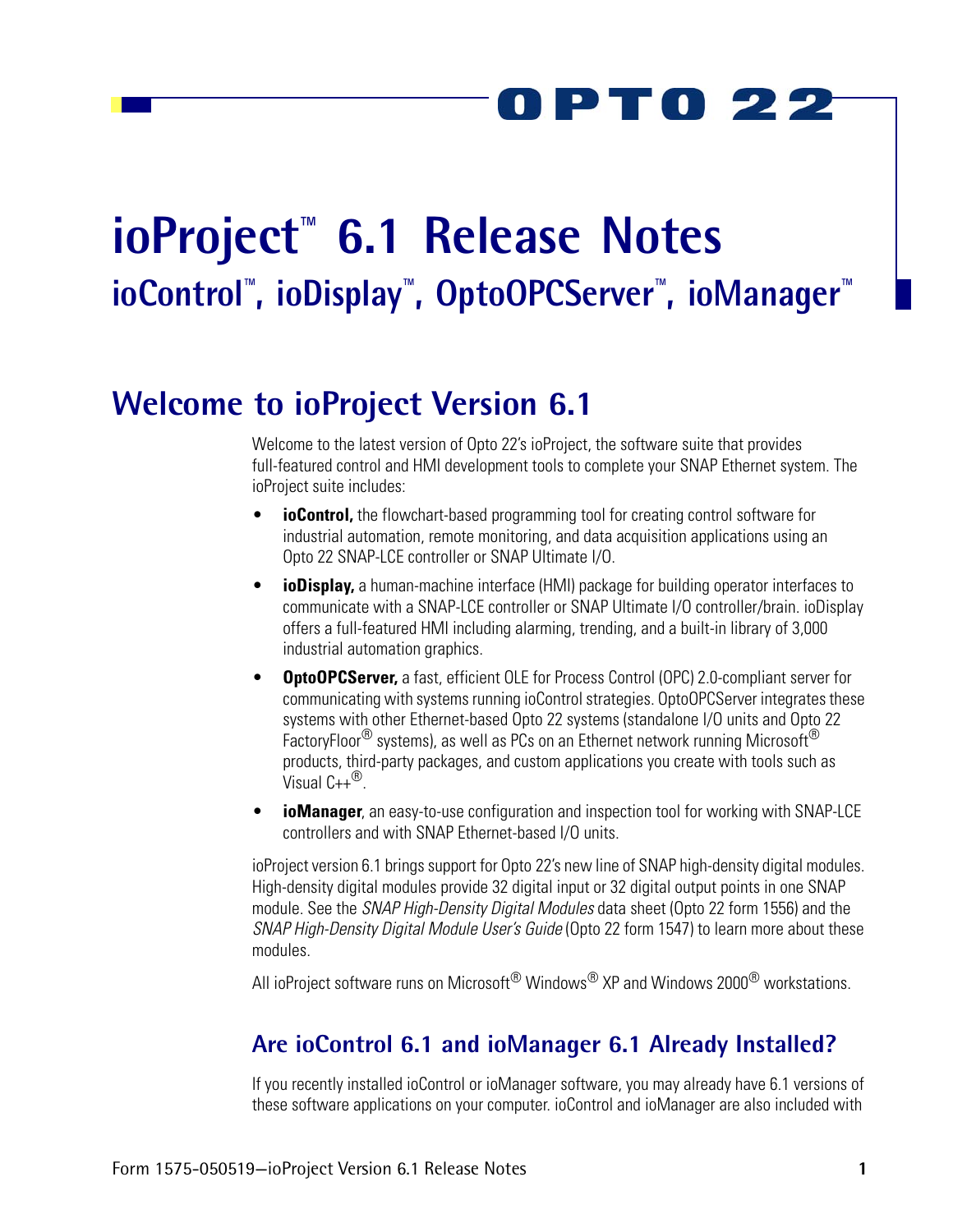certain Opto 22 brains and controllers, and the software is also available as a free download from the Opto 22 Web site. The ioProject 6.1 installer will not change any existing installations of ioControl 6.1 or ioManager 6.1.

### **Obtaining Software, Documentation, and Firmware**

Both ioControl and ioManager software (and Adobe Acrobat PDF versions of their documentation) are included on the CD that comes with any SNAP-LCE controller or SNAP Ultimate brain; ioManager is included on the CD that comes with SNAP Ethernet and SNAP Simple brains.

ioControl and ioManager are also available at no cost from our Web site, www.opto22.com.

The complete ioProject suite is sold as a download or on a CD. ioDisplay and OptoOPCServer can also be purchased separately.

Updated firmware is available on our Web site for the following hardware:

- SNAP-LCE controllers
- SNAP-UP1-ADS, SNAP-UP1-D64, and SNAP-UP1-M64 Ultimate controllers/brains
- SNAP-B3000-ENET, SNAP-ENET-D64, and SNAP-ENET-RTC Ethernet brains
- SNAP-ENET-S64 Simple brains

**New firmware is required for SNAP-LCE and SNAP Ultimate controllers/brains to use ioControl 6.1 or newer.** New firmware is also required for SNAP Ethernet and SNAP Simple brains if you are using the new high-density digital modules with them.

To find new firmware, go to http://www.opto22.com/support/downloads/Firmware.aspx and enter the part number for your controller or brain in the search field. *Firmware must match the hardware and the ioControl version.* Look for "6.1" in the firmware filename, and choose the firmware file for your control engine. For example, a SNAP-UP1-ADS Ultimate brain would take firmware file UioAD R6.1x.uio (the x may be another letter).

*NOTE: For complete information on changes and updates to firmware, see the README files available for download with the firmware on the Opto 22 Web site.*

### **Installation Requirements**

Here's what you need to install and run ioProject 6.1 software:

- A computer with at least the minimum processor required for your version of Microsoft Windows (1 GHz Pentium<sup>®</sup>-class or better recommended) and Ethernet capability
- VGA or higher resolution monitor (Super VGA recommended). Minimum size: 800x600 with small fonts.
- Mouse or other pointing device
- Installed Windows printer (optional)
- Microsoft Windows XP or Windows 2000 $^{\circledR}$  (with SP4) workstation operating system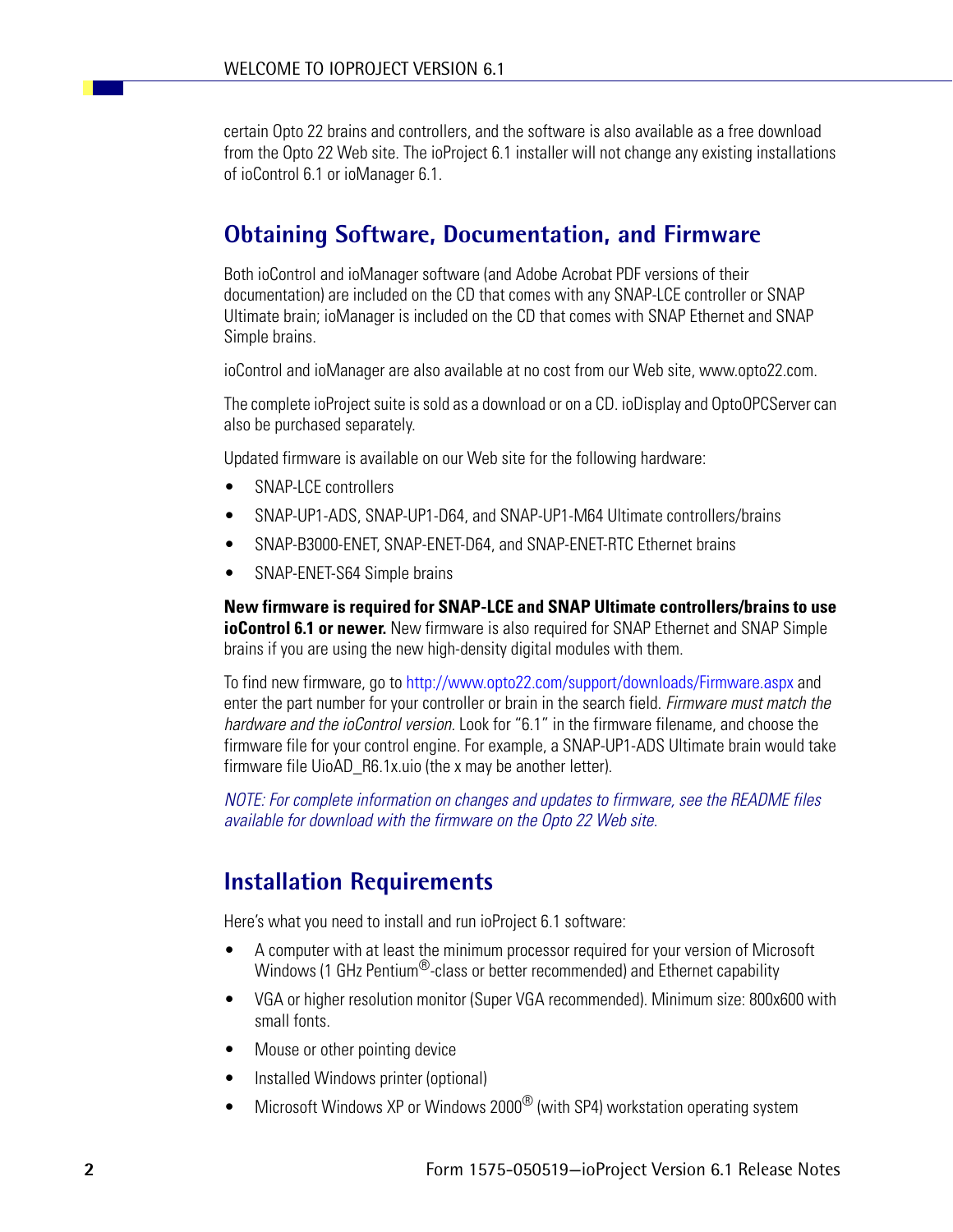- At least 128 MB RAM (256 MB recommended)
- Available hard disk space:
	- ioControl—15 MB
	- ioDisplay—50 MB
	- OptoOPCServer—50 MB
	- ioManager—3 MB

### **IMPORTANT: Uninstall Older Versions of ioProject Software**

If version 6.0 or an older version of ioControl, ioDisplay, OptoOPCServer, or ioManager software is currently installed on your computer, it is recommended that you uninstall this existing software before installing ioProject 6.1 applications. To uninstall existing ioProject software, do the following:

- **1.** From the Start menu, select Settings-->Control Panel-->Add/Remove Programs.
- **2.** In the Add/Remove Programs window, locate Opto 22 ioProject in the list of installed software.
- **3.** Select Opto 22 ioProject and then click Uninstall.

### **IMPORTANT: Memory Changes for ioControl 6.0 and Newer**

When ioControl 6.0 was released, for SNAP Ultimate brains, the amount of battery-backed RAM available for control increased from 256 to 288 KB. SNAP-LCE controllers remained at 512 KB. Battery-backed RAM is used to store persistent variables, variables initialized on download, the autorun flag, and strategy archives.

Due to firmware requirements, the total amount of memory (RAM) available in a SNAP Ultimate brain for storing strategy and variables was *reduced* from 6 MB to 5 MB in ioControl 6.0. In addition, all variables take up slightly more space in memory. (SNAP-LCE controllers remained at 8 MB.)

**If you are using a SNAP Ultimate brain** and your strategy is very large, or if you have a large strategy with large tables and many variables defined, it may not fit in the available memory for ioControl 6.1. As a general rule, always back up your strategy before making any changes. Make sure you have installed 6.1 firmware. Then try downloading the strategy to the control engine. If you receive an out-of-memory message when you try to download it, try the following ideas for reducing strategy size.

To minimize the size of your strategy, reduce the number and size of tables and variables. You can also shrink your strategy by using subroutines to perform common tasks. (If you use subroutines, check the status code returned after each subroutine is called to make sure the subroutine successfully ran.) You can also contact Product Support for additional suggestions. Contact information is on page 4.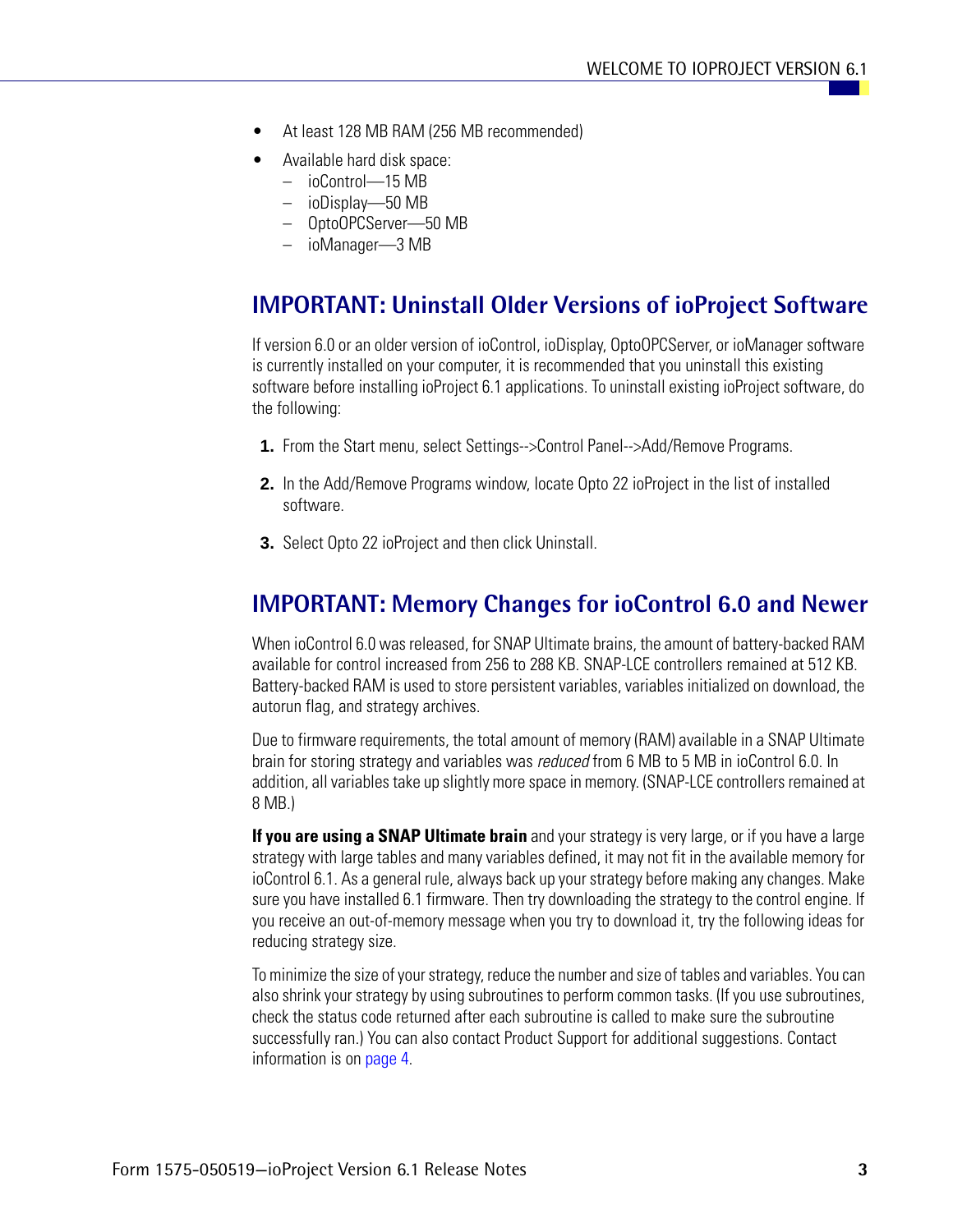If you still don't have enough memory after making changes to your strategy, consider using a SNAP-LCE controller, which has 8 MB of memory, rather than a SNAP Ultimate brain.

# **For Help**

If you have any difficulty using software, documents, or firmware, contact Opto 22 Product Support by email or phone:

| <b>Phone:</b>     | 800-TEK-OPTO (835-6786)<br>951-695-3080<br>(Hours are Monday through Friday,<br>7 a.m. to 5 p.m. Pacific Time) | <b>NOTE: Email messages</b><br>and phone calls to<br>Opto 22 Product Support<br>are grouped together<br>and answered in the |
|-------------------|----------------------------------------------------------------------------------------------------------------|-----------------------------------------------------------------------------------------------------------------------------|
| Fax:              | 951-695-3017                                                                                                   |                                                                                                                             |
| Email:            | support@opto22.com                                                                                             | order received.                                                                                                             |
| Opto 22 Web site: | support.opto22.com                                                                                             |                                                                                                                             |

### **Check the Opto 22 Web Site for Product Updates**

Opto 22 software, firmware, and documentation are continually updated and improved. Check the Software Downloads section of the Opto 22 Web site at www.opto22.com regularly to see if new releases or patches are available for your system.

Also, we recommend signing up at my.opto22.com to receive news about Opto 22 products.

# **New Features**

### **ioControl**

#### **Support for New High-Density Digital Modules**

ioControl 6.1 adds support for the new high-density digital input and output modules:

- SNAP-IDC-32
- SNAP-ODC-32-SRC
- SNAP-ODC-32-SNK

Each of these modules provides 32 digital input or 32 digital output points, for a total of up to 512 digital points on a 16-module mounting rack. Features differ from those in standard digital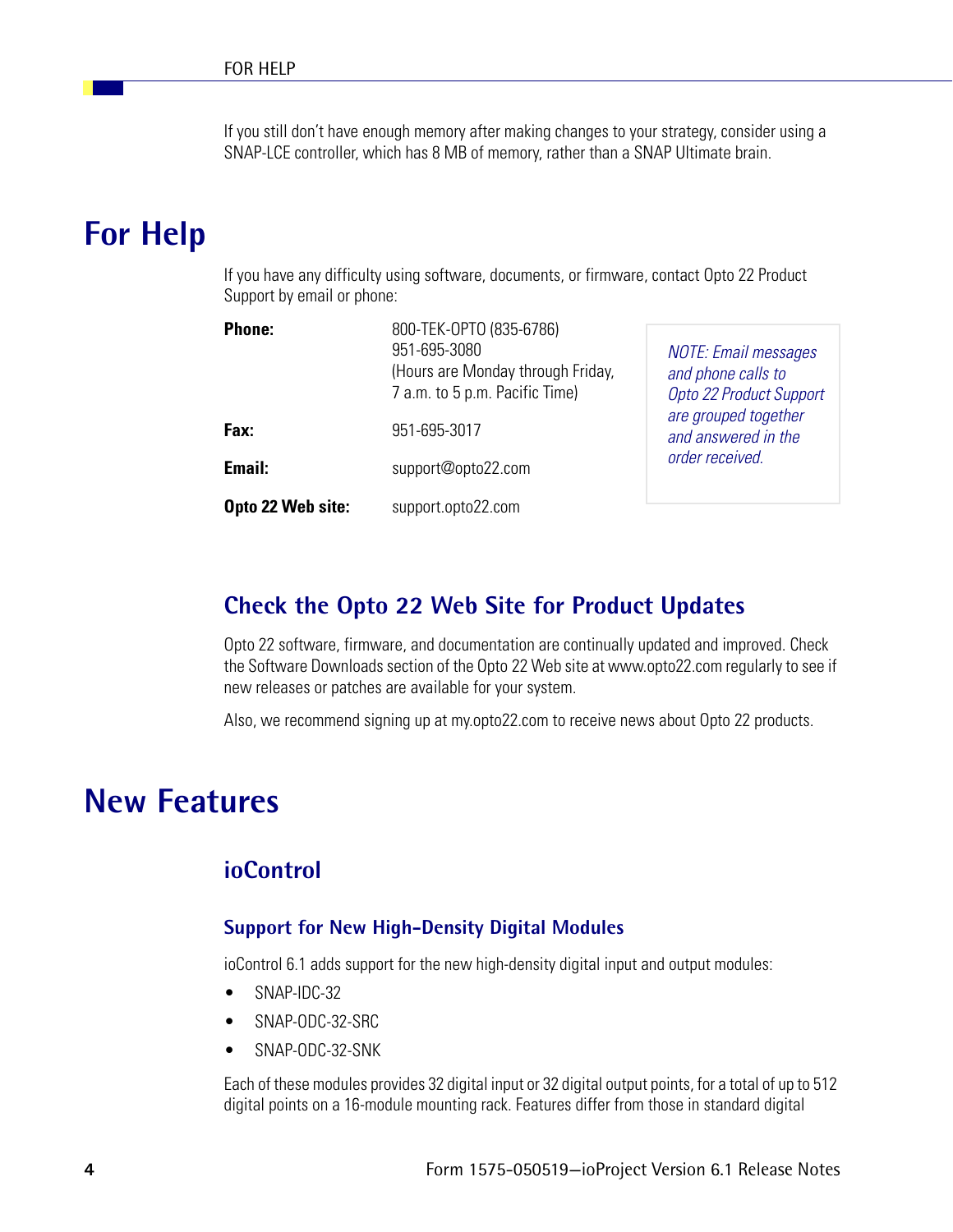modules; for details, see Opto 22 form #1556, the *SNAP High-Density Digital Module Data Sheet*.

In ioControl, high-density digital modules and points do not require configuration, and individual points do not have point names. Instead, points are usually read from or written to in banks, using a bitmask or a table. The modules are ideal for applications requiring a large number of points in a small physical space, where a strategy can easily loop through all points on the I/O unit or several I/O units. See the *SNAP High-Density Digital Module User's Guide* (form #1547) for more information.

#### **New Commands**

ioControl 6.1 includes new commands for use with the new high-density digital modules. Because addressing and communicating with these modules is very different from standard digital modules, we created an entirely new group of commands. See "High-Density Digital Module Commands" in Chapter 10 of the *ioControl User's Guide.*

ioControl commands in the new **High Density Digital Module command group** are:

| Turn On HDD Module Point        | Get HDD Module Off-Latches             |
|---------------------------------|----------------------------------------|
| Turn Off HDD Module Point       | Get All HDD Module On-Latches          |
| Get HDD Module States           | Get All HDD Module Off-Latches         |
| Get All HDD Module States       | <b>Clear HDD Module On-Latches</b>     |
| Set HDD Module from MOMO Masks  | Clear HDD Module Off-Latches           |
| Get HDD Module Counters         | Get & Clear HDD Module On-Latches      |
| Get & Clear HDD Module Counter  | Get & Clear HDD Module Off-Latches     |
| Get & Clear HDD Module Counters | Get & Clear All HDD Module On-Latches  |
| Get HDD Module On-Latches       | Get & Clear All HDD Module Off-Latches |

*CAUTION: Remember that standard digital modules require Digital Point commands, and high-density digital modules require High Density Digital Module commands. When you work with digital point states, latches, and counters, make sure you're using commands from the correct group.* 

As always, be sure to read the details for each command in the *ioControl Command Reference* or in ioControl Help.

#### **New Bill of Materials Printing Option**

ioControl 6.1 offers an easy way to view or print a bill of materials (BOM) for the brains and modules required for the strategy, based on the I/O units and points you've configured. The BOM does not include controllers, racks, power supplies, or special-purpose modules (serial and high-density digital), but does include brains as well as analog and standard digital modules. To see the BOM, open the strategy and choose File→View/Print→Bill of Materials.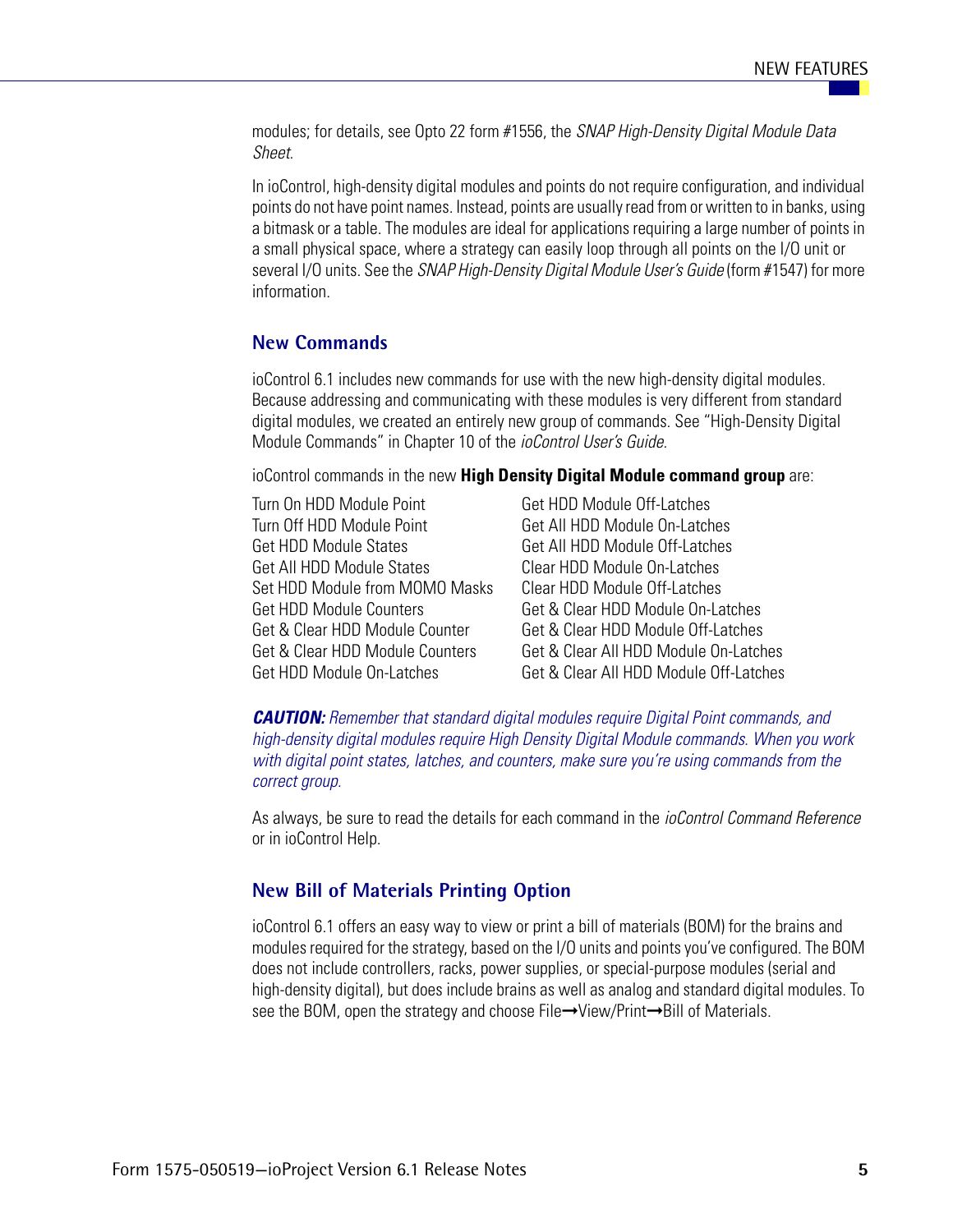#### **Easy Method of Copying Points**

The new **Copy To** button in ioControl makes it easy to copy configured analog or standard digital points on the same or a different I/O unit. This feature is especially helpful for applications monitoring or controlling banks of similar inputs or outputs. A single configured point can be duplicated to another point on the same or a different I/O unit, to the rest of a module, or to an entire I/O unit in one step. See "Copying a Configured I/O Point" in Chapter 5 of the *ioControl User's Guide* for more information.

### **ioDisplay**

#### **High-Density Digital Module Support**

ioDisplay 6.1 adds support for the new SNAP high-density digital input and output modules. See "Support for New High-Density Digital Modules" on page 4 for a description of these modules.

#### **New Operator-Driven "Read and Clear" Dynamic Attribute**

Use this attribute to read a tag value and then clear (reset) it. The following values can be read and cleared:

- Counts (returns an integer value and then clears counts)
- On time total
- Off time total
- Latch (ON)
- Latch (OFF)
- On pulse measure
- Off pulse measure
- Period

#### **Sending Values Using Hexadecimal Notation**

In the operator-driven "Send Value" dynamic attribute, values can now be formatted as hexadecimal numbers.

#### **Logarithmic Scale for SuperTrends**

A SuperTrend object's y-axis can now be scaled logarithmically.

#### **Exporting and Importing of Draw Windows**

An individual draw window in an ioDisplay project can now be exported, saved as a file, and then imported into another ioDisplay project. The exported window file contains all the objects and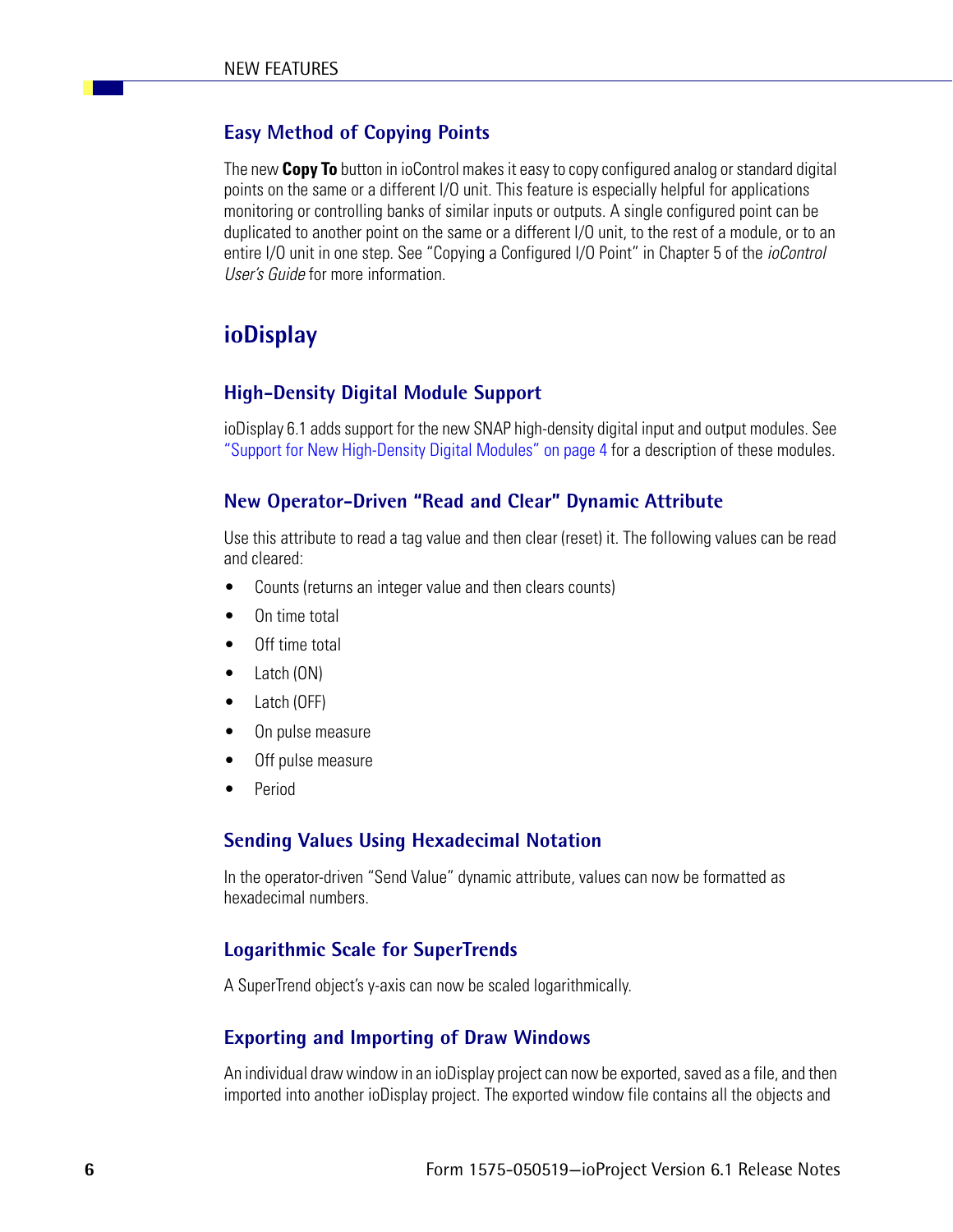tags that were in the original window. Exporting and importing draw windows is a convenient way to reuse the same window in different ioDisplay projects.

#### **Shortcut Keys for Tools in the Toolbox**

Each drawing tool in the toolbox now has a shortcut key associated with it to make selecting and switching between tools easier and faster. To choose a tool, just press the corresponding key on the keyboard. Hold the cursor over a tool to find out which shortcut key is associated with it.

#### **OptoOPCServer**

#### **High-Density Digital Module Support**

OptoOPCServer 6.1 adds support for the new SNAP high-density digital input and output modules. See "Support for New High-Density Digital Modules" on page 4 for a description of these modules.

### **ioManager**

ioManager adds support for SNAP high-density digital input and output modules. Note that these modules do not require configuration and therefore, like serial modules, they do not appear in the configuration file.

In Inspect mode, you can read and write to high-density digital modules using the new High Density button and dialog boxes. For help in working with these modules, see the *SNAP High-Density Digital Module User's Guide*, Opto 22 form #1547.

ioManager 6.1 also adds an "Is Event Occurring?" flag to the memory map for Digital Events.

## **Bug Fixes**

ioProject 6.1 includes bug fixes in the areas listed below and others. For a complete list of bug fixes, see the README file for each product. Readme files are installed in each application's directory.

In addition, see the README file for your control engine or brain firmware, available on our Web site at http://www.opto22.com/support/downloads/Firmware.aspx.

#### **ioControl and Control Engine Firmware**

In the ioControl debugger, you can now change the IVAL when an analog point's XVAL is out of range. In binary view mode, you can change the bits of an integer 64 variable.